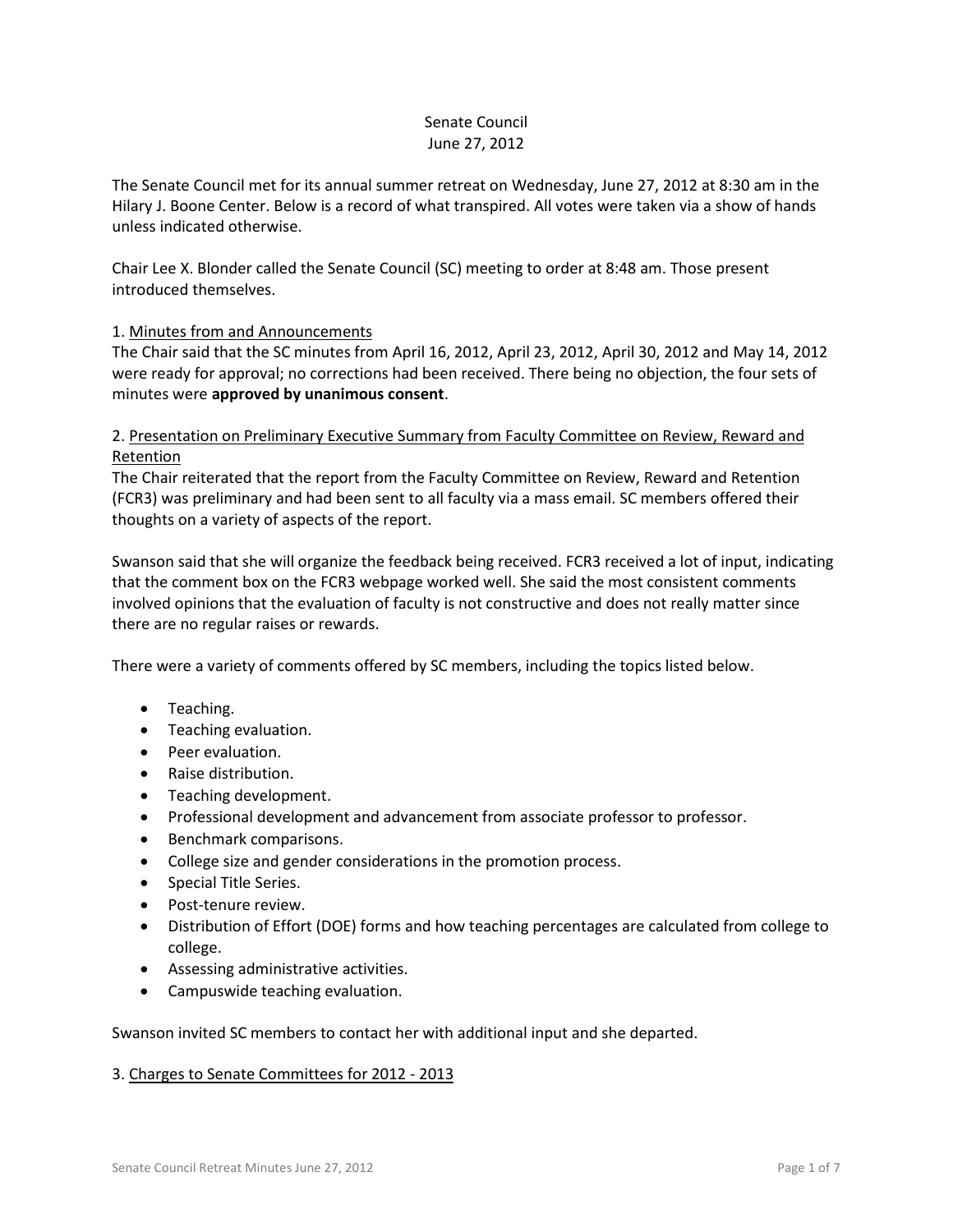The Chair explained that the SC needed to review each Senate committee and determine a specific charge for the 2012 – 2013 year. SC members did so.

#### Senate's Academic Advising Committee

 Survey current advising practices including the appropriate balance between faculty advisors and professional advisors; and create a best practices manual for advising.

### Senate's Academic Facilities Committee

• Investigate how to incorporate faculty consultation on building priorities in the regular process and calendar of capital projects proposals.

### Senate's Academic Organization and Structure (SAOSC)

 Work with the Regulations Review Committee, co-chaired by Richard Greissman, to review and develop Governing Regulations regarding academic structure; and whatever charges within the Senate Rules that the SAOSC has time to pursue.

### Senate's Academic Planning and Priorities Committee

- Establish mechanism(s) for effective two-way communication with University faculty and staff to solicit opinions related to academic priorities and new ideas for plans to achieve academic goals.
- Look into the impact of a new budgeting system on existing programs and in particular on the changes that such a budgeting system will have on existing programs and academic priorities and solicit college faculty council input on the same.

#### Senate's Academic Programs Committee

- Examine the balance of online courses that make up a program of study, and assess the balance's academic merit. Included in this is to determine the synchronous / asynchronous balance within the online component.
- Register the growth of certificate proposals and assess the academic merit of such growth.
- Propose standards and procedures for assessing the effectiveness of programs, especially interdisciplinary centers and institutes and certificates.
- Address the issue of overlap of courses for concurrent certificate programs (double dipping).

#### Senate's Admissions and Academic Standards Committee

- Work with the Senate Council's ad hoc Committee on Best Practices for Distance Learning to determine academic standards for courses presented as "distance learning," categorizing various presentation methods and opportunities for student-instructor interaction and providing guidelines that newly proposed courses should follow.
- Report on the costs and benefits of scholarships and the appropriate balance between needbased and merit scholarships.
- Work with Senate's Admissions Advisory Committee to identify any overlap in the two committees' charges.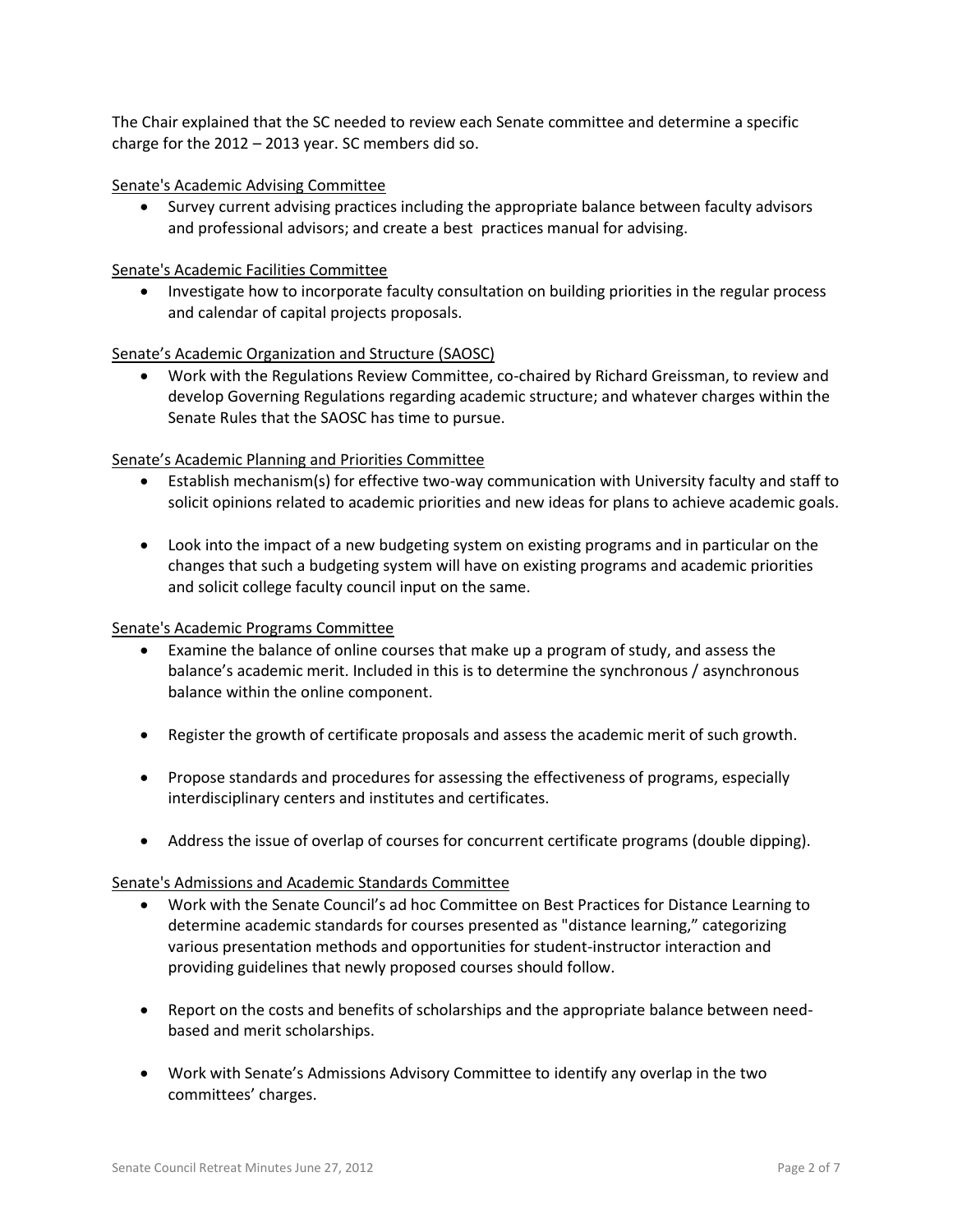### Senate's Admissions Advisory Committee

- Present a report to the Senate Council on current activities.
- Work with Senate's Admissions and Academic Standards Committee to identify any overlap in the two committees' charges.

### Senate's Institutional Finances and Resource Allocation Committee

 Identify a faculty member to serve on the Financial Systems Accountability Committee, chaired by interim Provost Tim Tracy.

### Senate's Library Committee

 Investigate what other universities are doing to address the increased costs of journals and other academic materials, and see if UK can align its efforts with other universities.

### Senate's Research Committee (SRC)

SC members suggested that the co-chairs of the SRC be contacted to determine what parts of the charges for  $2011 - 2012$ <sup>\*</sup> were accomplished.

### Senate's Retroactive Withdrawals Appeals Committee

- Consider proposing a revision to the *Senate Rules* governing the membership of the committee.
- Investigate the process for "withdrawing" versus "dropping" all courses so students who attempt to withdraw online are better informed that they cannot withdraw from the last class online.

#### Senate's Rules and Elections Committee

- Develop *Senate Rules* language for the new process used starting last fall for election of SC Chair.
- Update *Senate Rules* language per Human Resources Policy and Procedures 4.0 ("Employee Status) for status of eligibility of academic administrators and Clinical Title Series/Research Title Series/Lecturers in elections to University-level faculty representative bodies (currently in Senate Rules only as asterisk interpretations).
- Update *Senate Rules* language for new *Governing Regulations IV.C* language on authority of University Senate (has been updated in *Senate Rules Section 3*, but not yet elsewhere in *Senate Rules*).
- Update *Senate Rules* language where necessitated by changes in SACS/CPE policies.

 $\overline{a}$ 

SRC charges from 2011-2012: 1. review the overall indemnification process for all of campus, with a specific eye toward the process as it affects non-healthcare areas, and whether non-healthcare areas have an implemented indemnification process; 2. examine the policies by which grant management is established and determine why the administrative response to faculty concerns is perceived as decreasing; and 3. work with other Senate committees on guidelines and evaluation of multi-disciplinary research centers (MDRC).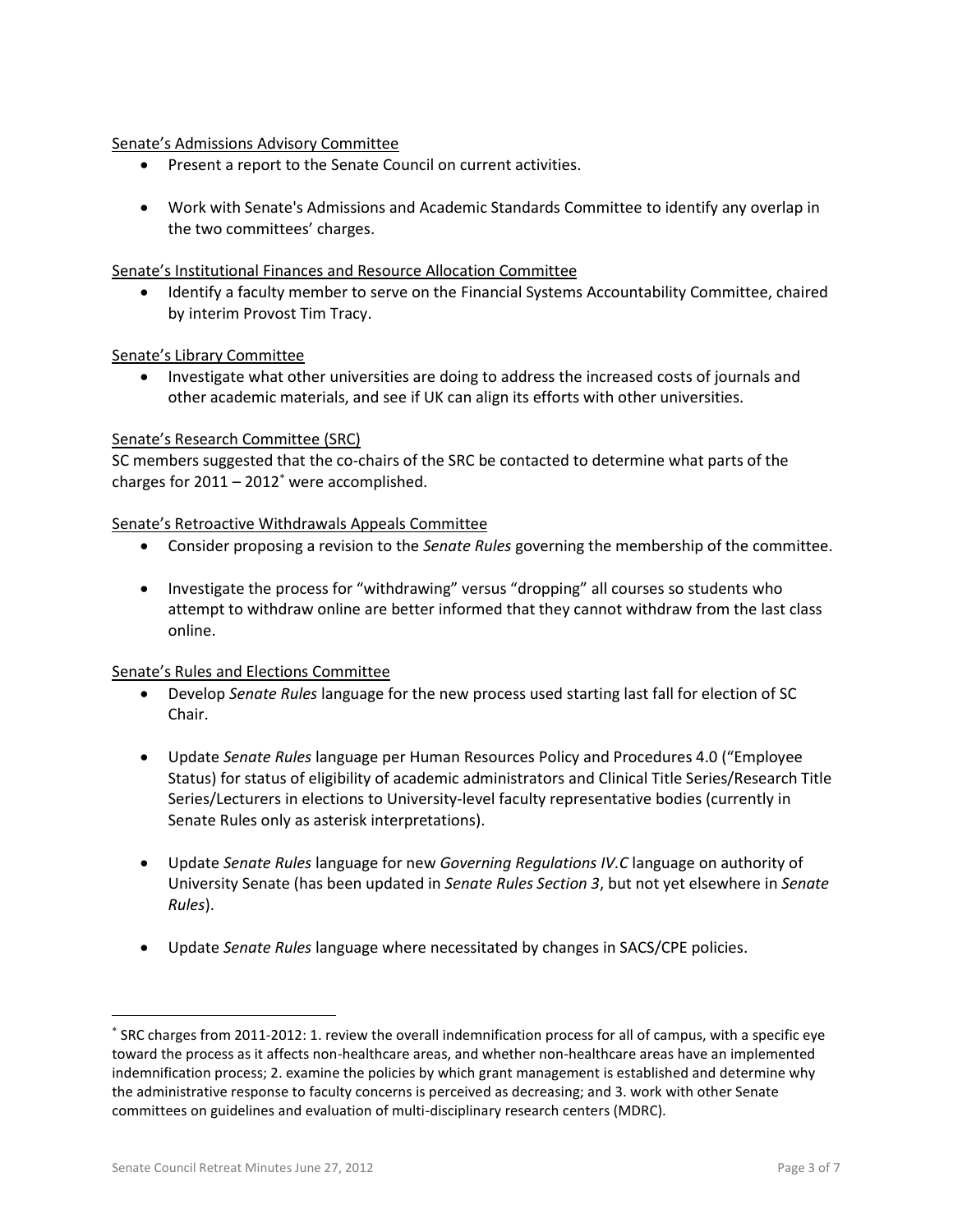- Update Senate Rules generally for changes in University organization (e.g. remaining references to Human Environmental Sciences College; old correspondence course program; transfer of certain graduate centers to new colleges; VP for Research no longer reports to Provost, etc.).
- Identify areas of Rules for which new educational policy-making by the Senate has become needed and recommend pertinent action by Senate Council or other Senate bodies.

Due to the time, the Chair suggested the SC postpone agenda items number four ("Changed CPE/SACSCOC Requirements for New Programs") and number five ("Academic Approvals Workgroup Report") until the end of the day, if time permitted. There were no objections.

# 6. Order of UK Core/UC Course Reviews

The Chair invited Associate Provost for Undergraduate Education Mike Mullen and UK Core Committee Chair Bill Rayens to take part in the discussion.

Guest Rayens explained that the UK Core Committee (UKCC) met the previous day and felt strongly that the UKCC should review courses prior to a review by the Undergraduate Council (UC). He said that the primary reason was that if a faculty member submitted a course for UK Core, but it was not approved by the UKCC for UK Core, the faculty member usually did not want the course proposal to be sent forward to the UC. He reminded SC members that in the summer of 2010, UKCC was granted dispensation to serve as a subcommittee of the UC. Also, Ruth Beattie has served as a liaison to and from the UKCC and UC. Also, there is a staff member affiliated with UKCC who is responsible for checking syllabi against the Senate syllabi guidelines, as well as checking all forms. Of course, the area experts also review the proposals.

SC members, Rayens, Mullen and Provost's Liaison Greissman had an hour-long discussion on past University Senate (Senate) and SC decisions regarding the UKCC and how the hierarchical structure between the UC and UKCC affected the order of UK Core course reviews. It was asserted that the language approved by the Senate in May 2012 was sufficiently flexible to accommodate an ordered review from UC to UKCC, or an ordered review from UKCC to UC. Grossman, a member of the Senate's Rules and Elections Committee, explained that that when the SREC prepared the language, it was under the assumption that the proposal must first be approved as a course prior to approval for inclusion into UK Core.

Mullen said that the UC and UKCC met jointly and talked about the issue of course reviews. The two groups then discussed the issue separately and voted separately. Both the UKCC and UC decided that the way it was operating in the past (UKCC review first, then UC) is the way it should operate in the future. Having a liaison to facilitate communications between the UKCC and UC also worked well.

There was lengthy discussion among those present. Grossman **moved** that the SC ask SREC to decide whether wording of *Senate Rules 3.3.3.A3* requires the Undergraduate Council to make a decision on a course prior to sending it to UK Core Committee, or if the wording allows the Undergraduate Council to pass the proposed course to the UK Core Committee for a decision and then return it to the Undergraduate Council. Anderson **seconded**. After additional, brief discussion, a **vote** was taken and the motion **passed** with none opposed.

The Chair explained that there was another, related issue to discuss. A concern had been raised that the acronym of UK Core, UKCC [until May 2012 known as the Interim General Education Oversight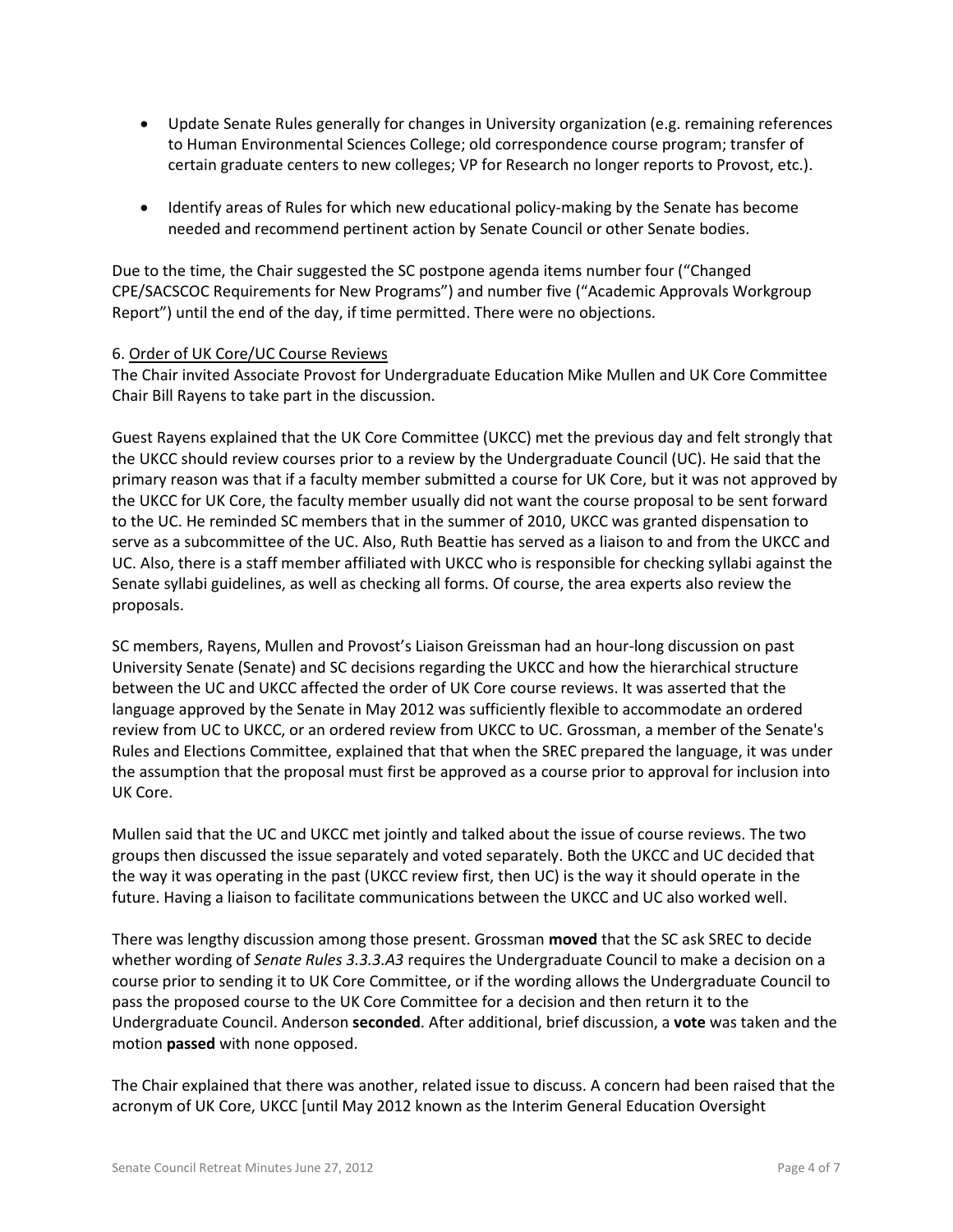Committee], could be easily confused with being the acronym for the UK Computing Center. After brief discussion, Grossman **moved** to recommend to the Senate that the name of the UK Core Committee change to the UK Core Education Committee. Brion **seconded**. A **vote** was taken and the motion **passed** with none opposed.

Grossman **moved** that the SC thank Associate Provost for Undergraduate Education Mike Mullen for his years of service at the University of Kentucky as both a faculty member and administrator as he moves to North Carolina State University. Anderson **seconded**. There being no discussion, a **vote** was taken and the motion **passed** with none opposed.

The meeting broke for lunch at 11:55. During lunch, SC members, Greissman and Associate Provost for Faculty Affairs Lynda Brown Wright discussed the current duties and responsibilities of the position of the associate provost for faculty affairs and how that could or should change in the future. SC members also discussed the office's strategic plan. Brown Wright left after lunch.

The meeting was reconvened about 1:05 pm. SC members continued the discussion on the possible reorganization/restructuring and responsibilities of the Associate Provost for Faculty Affairs.

### 7. Discussion on Office of Associate Provost for Faculty Affairs

The Chair asked SC members to go around the table and offer their thoughts on the position of the associate provost for faculty affairs and its responsibilities.

- The office's dispute resolution and mediation aspects are critical to faculty morale and to avoiding lawsuits. It performs a critical function for the University.
- The mission of the office is very important and is the voice for faculty. It is a full-time job that really cannot be done half-time – the duties will consume all the time of the individual in the position, not just half their working time.
- Faculty and administrators are well served to have someone to settle misunderstandings. From the faculty point of view the office is good for morale. Having someone who will listen to cases and intercede and facilitate a resolution that prevents retaliation is very necessary.
- The goals in the strategic plan are comprehensive and should be retained; the office should not be limited to faculty development, although that is an important strategic initiative, along with many others. The individual filling the position must be someone with a faculty rank.

As a group, SC members hesitated to endorse the strategic plan as a whole, with at least one member expressing concerns about the ability of any one person to accomplish all the aspects of the strategic plan. There was a suggestion that one individual be assigned faculty development duties, in addition to the existing individual filling the role of associate provost for faculty affairs. There was brief discussion regarding the office's diversity activities. While the University has an administrative position dedicated to diversity and inclusion, SC members were unaware of any diversity/inclusivity activities or initiatives for current faculty employees. There were questions about whether diversity and inclusion now needs to be a core part of the strategic plan for the office of the associate provost for faculty affairs.

Additional opinions were offered.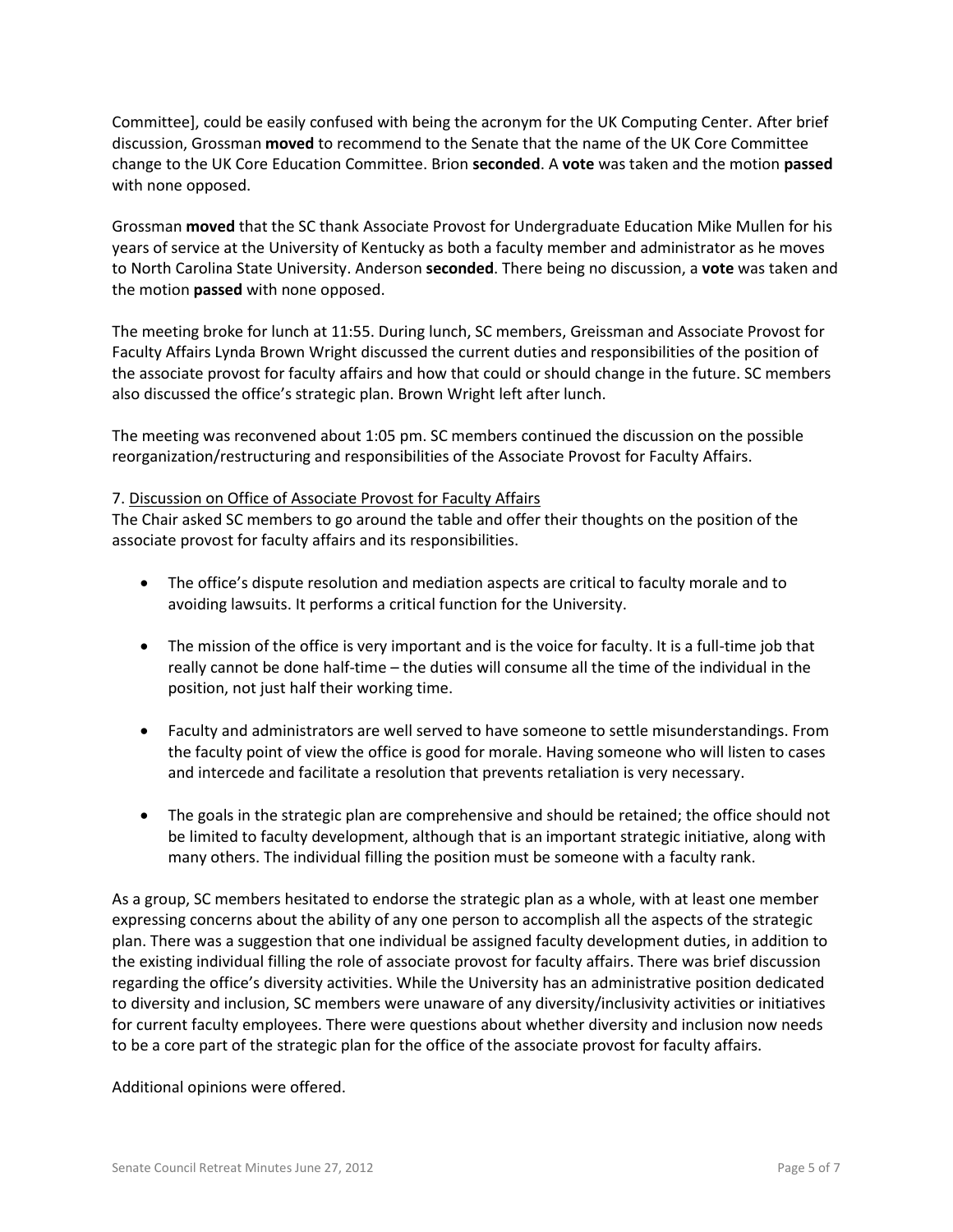- The current emphasis on faculty affairs is not well-served by changing the name to "faculty development" for all the reasons already mentioned, although that aspect should continue in an expanded fashion. The emphasis on interactions between faculty, and on mediations between faculty and administrators, is beneficial to everyone. The holistic faculty affairs area should be expanded, not contracted into just "faculty development."
- The functions of the office of the associate provost for faculty affairs are essential to the continued smooth maintenance and running of the University and should not be contracted to focus solely on faculty development. The office saves the University money by preventing lawsuits.
- It is very, very helpful for the office to be able to call on Richard Greissman for input on details of UK's regulations. Having a pair of faculty and staff work together is a good model.
- The position can benefit from working with someone who has extensive and detailed knowledge of UK's regulations on promotion and tenure. The position should have working knowledge of relevant regulations, but it is unreasonable to assume any given faculty member will have the breadth and depth of unbiased regulatory knowledge that Greissman currently provides to the office.
- The University should continue to utilize the model that includes Greissman working with the associate provost for faculty affairs, particularly since that existing partnership structure has benefitted faculty and administrators alike.
- The position should report to the provost, not to any other administrators, since the provost is the chief academic officer.
- Because the provost's responsibilities include ensuring a smooth promotion and tenure process, the associate provost for faculty affairs must report to the provost.

The Chair thanked SC members for offering honest opinions. She said that prior to sending a final letter to interim Provost Tim Tracy with a summary of the discussion, as he requested, she would send it to SC members for input.

The Chair said that Mrs. Brothers would transcribe the discussion and the Chair will send the summary to SC members for comment.

SC members took a brief break at 1:30 and reconvened about 10 minutes later.

- 8. Multidisciplinary Research Centers Framing the Discussion for Fall 2012
- a. Governing Regulations VII "(University Organization)"
- b. Multidisciplinary Research Centers Ideas

Grossman began by indicating he, Wood and Greissman had met to give some genesis to ideas regarding merging multidisciplinary research centers (MDRC), interdisciplinary instructional programs (IIP) and graduate centers into a single kind of educational unit, a multidisciplinary unit (MU). A great deal of discussion ensued from those in attendance. After the discussion, Grossman **moved** to establish an ad